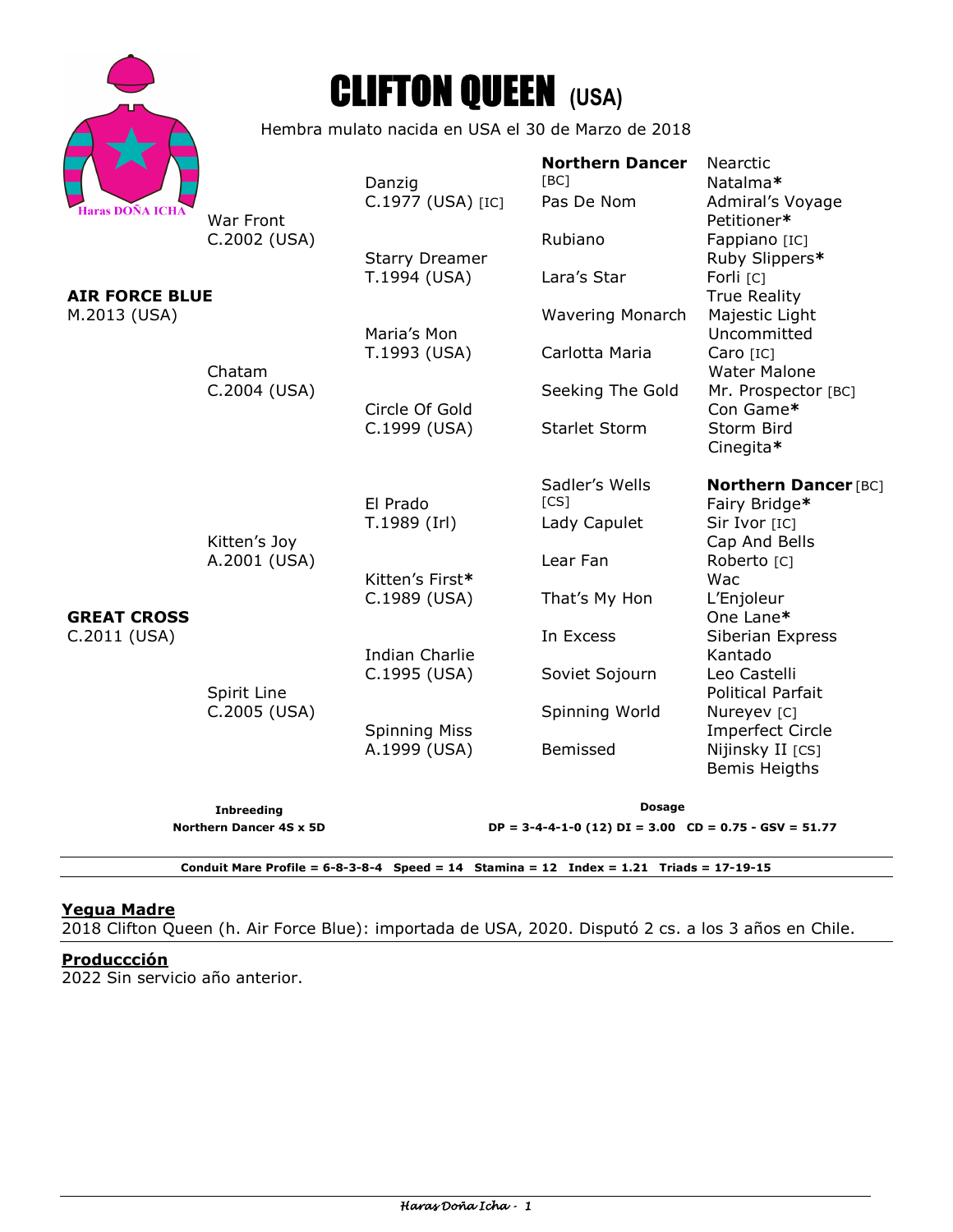# **LINEA PATERNA**

**AIR FORCE BLUE (2013)**. *Campeón 2 Años en Irlanda, 2015*. Ganador de 4 cs. a los 2 años en 9 actuaciones en Inglaterra e Irlanda, incl. Phoenix S **(Gr.1)**, National S **(Gr.1)**, Dewhurst S **(Gr.1)**; 2° Coventry S **(Gr.2)**. US\$ 844,919.

Es padre de **Roxy Blue** (ganadora en Australia; 2ª Tab Cinderella S), **Fighting Force** (ganador en USA; 2° Diana Beach S), **Chief Little Hawk** (ganador en Irlanda; 2° Holden Plant Rentals Curragh S; 3° Coolmore Caravaggio Tipperary S), **Twilight Blue** (ganador en USA; 3° Sugar Bowl S), **Take Profit** (ganador en USA; 3° Central Park), Ablah, Air Force Pink, Beauty Queen, Bleu Ballon, Choctaw Bingo, Copley, Giorgio Vasari, Guana Cay, Haddassah, Kitten's Walts, Mashnee Girl, Off We Go, Slap Shot (Jpn), Ten Piny Ally, etc…

#### **LINEA MATERNA**

#### **1ª madre**

2011 Great Cross (h. Kitten's Joy): ganadora de 5 cs. a los 3 y 4 años en USA. US\$ 130,458. Importada en 2017. Es propia hermana de **SASSY KITTEN'S**.

- 2017 Sin servicio
- 2018 Clifton Queen (h. Air Force Blue): **ver arriba**.
- 2019 Sweet Jump (m. Exaggerator):
- 2020 N.N. (m. Exaggerator):

# **2ª madre**

- 05 Spirit Line (h. Indian Charlie): ganadora de 3 cs. a los 2 y 3 años en USA. US\$ 105,644. Madre de: 10 **SASSY KITTEN** (h. Kitten's Joy): 5 cs. en USA, incl. West Virginia Senate President's Cup Stakes
	- **(L)**, River Cities Stakes **(L)**; 2ª Firecracker Stakes. US\$ 232,790. En la reproducción.
	- 11 Great Cross (h. Kitten's Joy): **ver arriba**.
	- 12 Warrior Kitten (m. Kitten's Joy): ganador a los 3 años en USA, única actuación. US\$ 36,000.
	- 14 Doodles (h. Courageous Cat): ganadora a los 2 años en USA y fig. en 3 actuaciones. US\$ 9,859.
	- 15 Vibrant Spirit (h. Kitten's Joy): ganadora en USA. US\$ 45,372.

# **3ª madre**

- 99 Spinning Miss (h. Spinning World): disputó 6 cs. en USA. Madre de:
	- 05 Spirit Line (h. Indian Charlie): **ver arriba**.
	- 08 Research Report (m. Yes It's True): ganador a los 3 años en USA. US\$ 27,699.
	- 10 Jockey Style (cast. Macho Uno): ganador en USA. US\$ 8,223.

# **4ª madre**

80 **BEMISSED** (h. Nijinsky II): ganadora de 5 cs. a los 2 y 3 años en USA, incl. Selima Sakes **(Gr.1)**, Miss Grillo Stakes **(Gr.3)**, Japan Racing Association Handicap **(L)**, Natalma Stakes; 2ª Anne Arundel Handicap **(L)**; 3ª Kentucky Oaks **(Gr.1)**, Gallorette Handicap **(Gr.3)**, Evening Out Stakes. US\$ 353,907. Es hermana de **DESERTTEAM (Gr.2)**, **Highly Exclusive**. Madre de:

85 Bemissing (h. Damascus): no corrió. Madre de:

- 89 Belle Isis (h. Sir Ivor): ganadora en Inglaterra. Madre de:
	- 97 **Calypso Reef** (h. Foyer): gaandora en India; 2ª Manjri Stud Nilgiris Fillies Trial Stakes.
- 91 **BEWARNED** (h. Caveat): ganadora en USA del Maryland Million Juvenile Turf Stakes en 3 actuaciones; 4ª Maryland Juvenile Filly Championship Stakes. US\$ 27,190. Madre de:
	- 01 **Isle Of Chios** (cast. Larrupin): 2 cs. en USA; 2º Tri-State Futurity; 4º West Virginia Vincent Moscarelli Memorial Breeders' Classic Stakes.US\$ 60,485.
- 86 **Lady Bemissed** (h. Sir Ivor): ganadora a los 3 años en USA; 3ª Hilltop Stakes **(L)**. US\$ 18,330. Madre de ganadores.
- 88 **JET SKI LADY** (h. Vaguely Noble): 4 cs. a los 2 y 3 años en Inglaterra e Irlanda, incl. Gold Seal Epsom Oaks **(Gr.1)**, Ballysax ThreeYear-Old Race; 2ª Kildangan Stud Irish Oaks **(Gr.1)**, Aston Upthorpe Yorkshire Oaks **(Gr.1)**; 3ª Chimes of Freedom E.B.F. Fillies Italia Stakes. US\$ 386,261. Madre de:
	- 94 Legaya (h. Shirley Heights): ganadora en Inglaterra. Madre de:
		- 99 **LEGAL APPROACH** (m. Zafonic): 4 cs. en Inglaterra, incl. Dubai Duty Free Arc Trial Stakes **(L)**. £ 50,837.
	- 97 Lucky Lady (h. Nashwan): ganadora en Inglaterra. Madre de:
	- 04 **Lustre Lady** (h. Flying Spur): 2 cs. en Australia; 2ª Marriott Angst Stakes; 3ª Breeders' Classic **(Gr.2)**, Raine & Horne Gosford Belle Of The Turf Stakes. AUS\$ 141,792. Madre de: